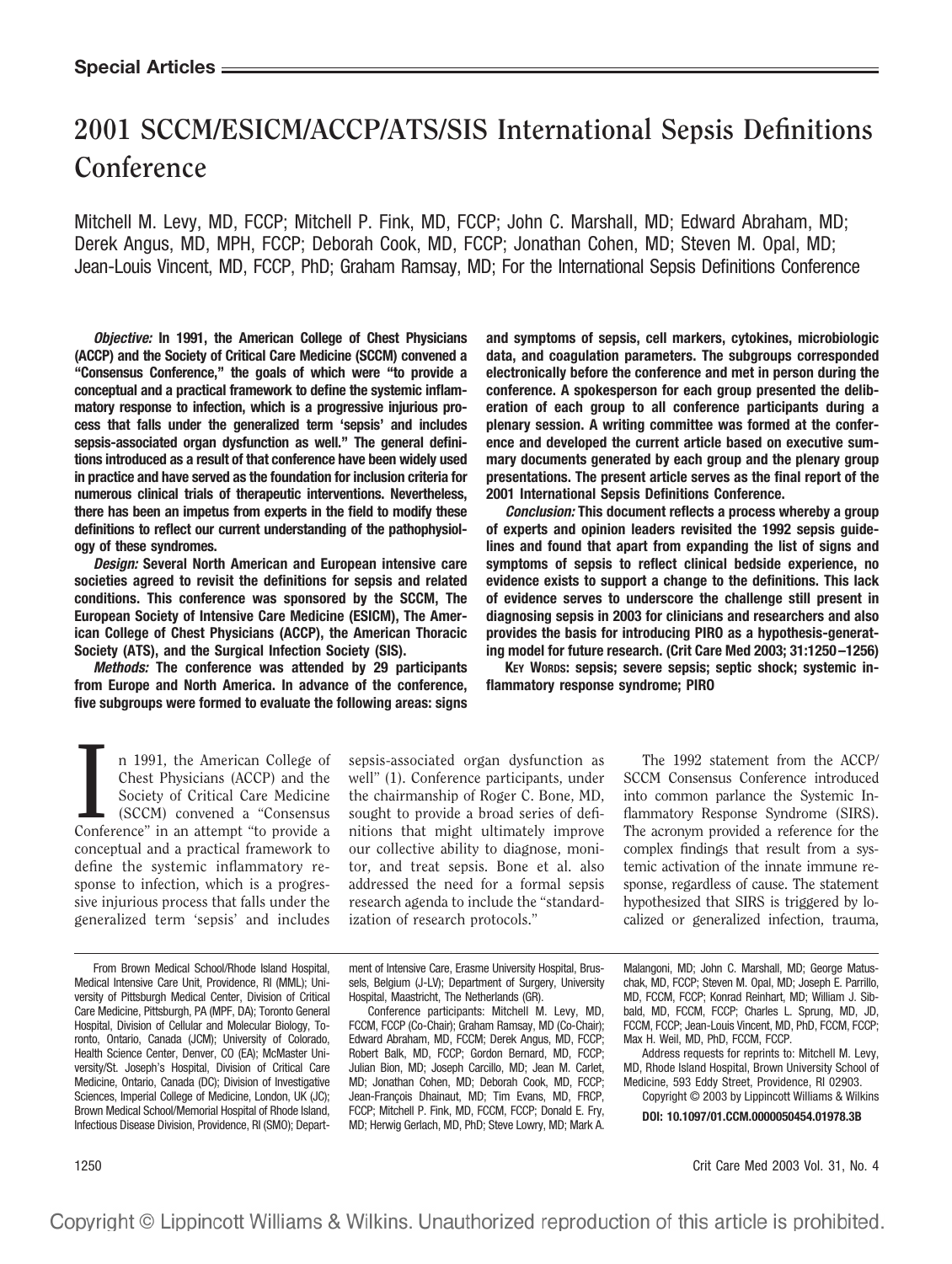thermal injury, or sterile inflammatory processes, i.e., acute pancreatitis. SIRS is considered to be present when patients have more than one of the following clinical findings: body temperature,  $>38^{\circ}$ C or  $<$ 36°C; heart rate, >90 min<sup>-1</sup>; hyperventilation evidenced by a respiratory rate of  $>$ 20 min<sup>-1</sup> or a Paco<sub>2</sub> of <32 mm Hg; and a white blood cell count of  $>12,000$  cells  $\mu L^{-1}$  or  $\lt$ 4,000  $\mu L^{-1}$ .

The SIRS concept has been globally adopted by clinicians and investigators. A MEDLINE search dated January 1992–May 2002 yielded almost 800 publications that mention SIRS in the title or the abstract. We did not record all MEDLINE terms used to identify all citations relevant to SIRS. Our goal was not to conduct a systematic review of the literature, which does dictate the need to record the search strategy.

Bone et al. defined sepsis as SIRS plus infection, "severe sepsis" as sepsis associated with organ dysfunction, hypoperfusion, or hypotension, and "septic shock" as sepsis with arterial hypotension, despite *adequate* fluid resuscitation. These general definitions are now widely used in practice and serve as the basis for numerous clinical trial inclusion criteria. Recent trial data relating to a number of new interventions have created a need to revisit and modify the 1992 definitions to better reflect our understanding of the pathophysiology of these syndromes (2, 3). In addition, many clinicians believe that the 1992 consensus definition does not provide a clear definition of sepsis. A recent European Society of Intensive Care Medicine (ESICM)/SCCM physician attitudinal survey revealed that 71% of respondees cited no common definition of sepsis (4), despite the ACCP/SCCM consensus conference criteria for sepsis, severe sepsis, and septic shock (1).

This gap in clinician understanding and a concurrent increase in clinical trial data provided the support needed for a review of the 1992 definitions of sepsis and related conditions. The 2001 International Sepsis Definitions Conference was sponsored by the SCCM, ESICM, ACCP, American Thoracic Society, and the Surgical Infection Society. Each of the sponsors provided official representation at the conference and during the preparation of this article.

## **Goals and Methods of Conference**

The overall goals of the conference were threefold and began with a view of

the strengths and weaknesses of the current definitions of sepsis and related conditions. The second goal focused on the identification of ways to improve the current definitions. The final goal sought to identify methodologies for increasing the accuracy, reliability, and/or clinical utility of the diagnosis of sepsis.

The conference was held in Washington, DC, in December 2001 and included 29 participants from Europe, North America, and the United Kingdom. Before convening, five subgroups were formed to evaluate the signs and symptoms of sepsis, cell markers, cytokines, microbiologic data, and coagulation parameters. Subgroup participants corresponded electronically before meeting in person at the conference. A subgroup spokesperson presented individual deliberations to all conference participants during plenary sessions. A writing committee, formed at the conference, developed this article based on subgroup executive summary documents and the plenary sessions. Additional information was introduced for participant review after the conference during telephone, E-mail, and live discussions. This article serves as the final report of the 2001 International Sepsis Definitions Conference.

#### **Definitions**

Establishing working definitions for a syndrome is inherently an imperfect process and one that requires periodic updating on the basis of new insights into pathophysiology or the availability of new diagnostic tests. We point to the example of acute myocardial infarction (AMI) as a disease paradigm to illustrate this point. Generally accepted diagnostic criteria for AMI were formulated by the Joint International Society and Federation of Cardiology/World Health Organization task force in 1979 (5). Although AMI is easily diagnosed when Q-waves are present on the electrocardiogram, non-Q-wave AMI can be distinguished from unstable angina pectoris only by using biochemical markers. Reflecting the contemporary state of knowledge, the World Health Organization biochemical criterion for establishing the diagnosis of AMI was a total creatine kinase concentration greater than twice the upper limit of normal (5). Subsequently, several more sensitive and specific biochemical markers of myocardial cell death were introduced into clinical practice (6–8), and as a result, the diagnostic criteria for AMI have been revised (9).

Unfortunately, a clinically useful set of criteria for diagnosing sepsis and related conditions will necessarily be somewhat arbitrary. There is no "gold standard" (such as the infarcted myocardium) against which the diagnostic criteria can be calibrated. Diagnostic criteria will be judged successful if clinicians regard them as an aid for decision-making at the bedside. The diagnostic scheme requires sufficient sensitivity and specificity to be a clinical aid.

### **SIRS**

The SIRS concept is valid to the extent that a systemic inflammatory response can be triggered by a variety of infectious and noninfectious conditions. Signs of systemic inflammation *can* and *do* occur in the absence of infection among patients with burns, pancreatitis, and other disease states. However, the specific criteria proposed in the 1992 consensus definitions are widely considered to be too nonspecific to be of utility in diagnosing a cause for the syndrome or in identifying a distinct pattern of host response (2, 3).

Although the clinical manifestations of systemic inflammation are protean, the biochemical features may be more consistent. Investigators have detected elevated circulating levels of interleukin (IL)-6 (10), adrenomedullin (11), soluble (s)CD14, sELAM-1, MIP-1 $\alpha$  (12), extracellular phospholipase  $A_2$  (13), and C-reactive protein (14) in patients meeting the 1992 SIRS criteria. In the future, if supported by further epidemiologic data, it may be possible to use purely biochemical and/or immunologic, rather than clinical, criteria to identify the inflammatory response. It may be that inflammation is present when the circulating concentration of IL-6, procalcitonin (15–17), or C-reactive protein are increased. No large prospective studies currently support such a conclusion.

# **Sepsis**

In contrast to SIRS, it is very important that clinicians and researchers have the tools needed to recognize and diagnose sepsis promptly; effective therapies for infection are widely and readily available. As in 1992, we define sepsis to be the clinical syndrome defined by the presence of both **infection** and a **systemic inflammatory response**. In considering whether

Crit Care Med 2003 Vol. 31, No. 4 1251

Copyright © Lippincott Williams & Wilkins. Unauthorized reproduction of this article is prohibited.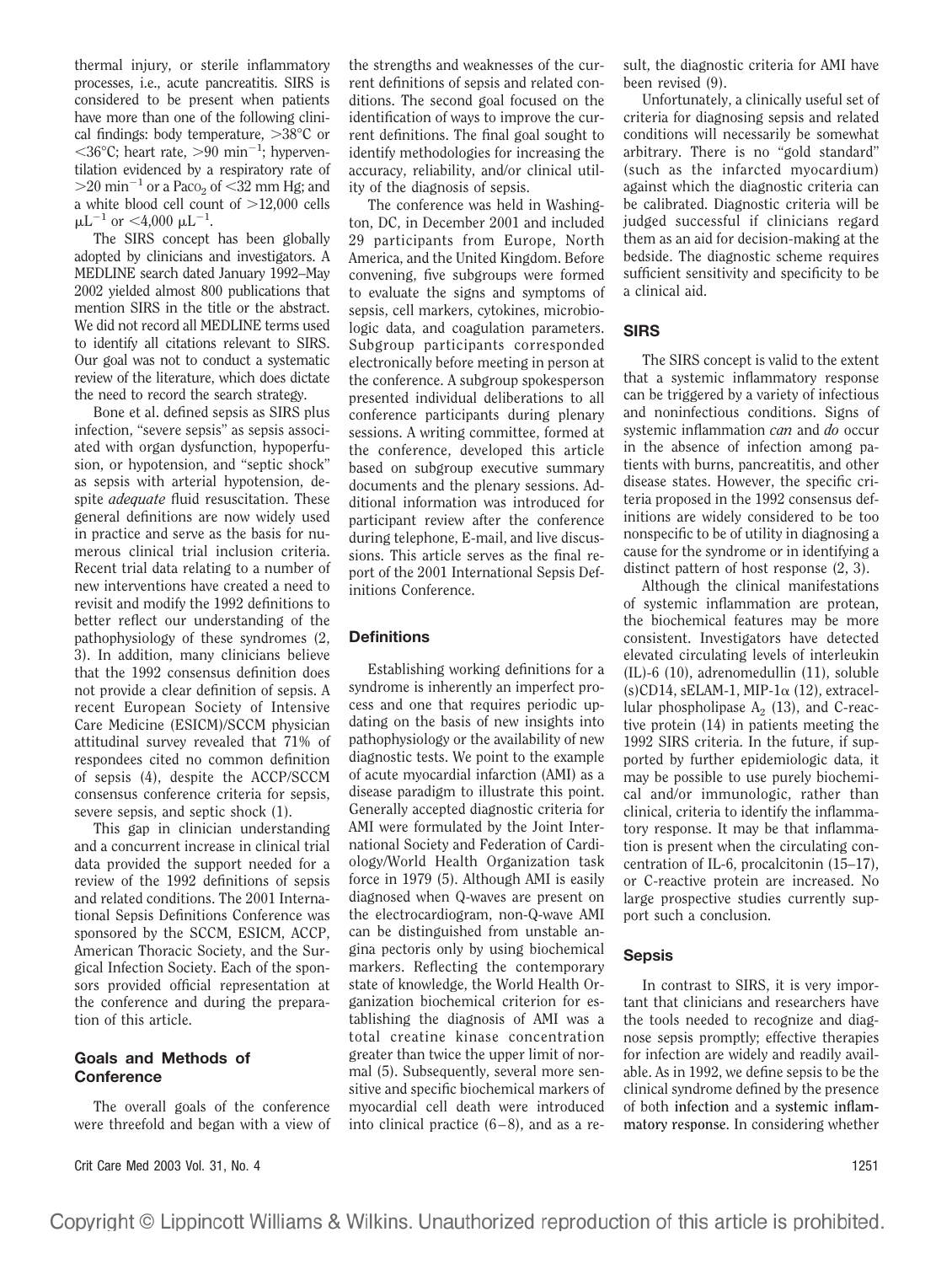the diagnostic criteria for infection or systemic inflammation should be revised, we adhere to several principles. The criteria should be broadly useful both to clinicians caring for patients at the bedside and to researchers designing observational studies and clinical trials to improve the understanding of sepsis and its optimal treatment. The criteria should be sensitive enough to identify most patients with the syndrome, while minimally sacrificing inevitable specificity. The criteria should not be so cumbersome that clinicians will resist a commitment to memory or application. Any laboratorydependent criteria should use assays that either are widely available now or are likely to be generally available in the near future. The criteria should be applicable to adult, pediatric, and neonatal patients.

*Infection.* We defined infection as a pathologic process caused by the invasion of normally sterile tissue or fluid or body cavity by pathogenic or potentially pathogenic microorganisms. This definition, essentially the same one used in the 1992 document, is not perfect. For example, colitis caused by *Clostridium difficile,* results from overgrowth of this organism in the colon, which is certainly not sterile. Furthermore, the clinical manifestations of *C. difficile* colitis are not caused by the bacteria invading normally sterile tissues but, rather, by the cytopathic effects of an exotoxin secreted by the organism. It is also important to point out that, frequently, infection is strongly suspected without being microbiologically confirmed. Accordingly, sepsis (i.e., infection and the systemic response to it) may only be strongly suspected, without being microbiologically confirmed.

*Systemic Inflammation in Response to Infection.* Because of the limitations of SIRS discussed above, we included a list of possible signs of systemic inflammation in response to infection (Table 1). Ultimately, this scheme seeks to codify the physical and laboratory findings that prompt an experienced clinician to conclude that an infected patient "looks septic." Findings indicative of early organ dysfunction may be the first symptoms noted by clinicians when making this assessment. It is for this reason that we included findings such as hemodynamic instability, arterial hypoxemia, oliguria, coagulopathy and altered liver function tests among the list of criteria that can be used to establish the diagnosis of sepsis.

It is important to emphasize that none of the findings in Table 1 is specific for **Table 1.** Diagnostic criteria for sepsis

Infection,<sup>*a*</sup> documented or suspected, and some of the following:<sup>*b*</sup> General variables Fever (core temperature  $>38.3^{\circ}$ C) Hypothermia (core temperature  $\langle 36^{\circ}$ C) Heart rate  $>90$  min<sup>-1</sup> or  $>2$  sp above the normal value for age **Tachypnea** Altered mental status Significant edema or positive fluid balance  $(>20 \text{ mL/kg}$  over 24 hrs) Hyperglycemia (plasma glucose  $>120$  mg/dL or 7.7 mmol/L) in the absence of diabetes Inflammatory variables Leukocytosis (WBC count  $>12,000 \mu L^{-1}$ ) Leukopenia (WBC count <4000  $\mu L^{-1}$ ) Normal WBC count with  $>10\%$  immature forms Plasma C-reactive protein  $>2$  sp above the normal value Plasma procalcitonin  $>2$  sp above the normal value Hemodynamic variables Arterial hypotension<sup>b</sup> (SBP <90 mm Hg, MAP <70, or an SBP decrease >40 mm Hg in adults or -2 SD below normal for age)  $S\bar{v}o_2 > 70\%$ <sup>b</sup> Cardiac index  $>3.5$  L·min<sup>-1</sup>·M<sup>-23</sup> Organ dysfunction variables Arterial hypoxemia ( $PaO<sub>2</sub>/FIO<sub>2</sub> < 300$ ) Acute oliguria (urine output < 0.5 mL·kg<sup>-1</sup>·hr<sup>-1</sup> or 45 mmol/L for at least 2 hrs) Creatinine increase  $> 0.5$  mg/dL Coagulation abnormalities (INR  $>1.5$  or aPTT  $>60$  secs) Ileus (absent bowel sounds) Thrombocytopenia (platelet count  $\langle 100,000 \rangle \mu L^{-1}$ ) Hyperbilirubinemia (plasma total bilirubin  $>4$  mg/dL or 70 mmol/L) Tissue perfusion variables Hyperlactatemia  $(>1$  mmol/L) Decreased capillary refill or mottling

WBC, white blood cell; SBP, systolic blood pressure; MAP, mean arterial blood pressure;  $S\bar{v}_{2}$ , mixed venous oxygen saturation; INR, international normalized ratio; aPTT, activated partial thromboplastin time.

 $a$ Infection defined as a pathologic process induced by a microorganism;  $b$ Sv $o_2$  sat  $>70\%$  is normal in children (normally, 75–80%), and CI 3.5–5.5 is normal in children; therefore, NEITHER should be used as signs of sepsis in newborns or children; *<sup>c</sup>* diagnostic criteria for sepsis in the pediatric population are signs and symptoms of inflammation plus infection with hyper- or hypothermia (rectal temperature 38.5 or -35°C), tachycardia (may be absent in hypothermic patients), and at least one of the following indications of altered organ function: altered mental status, hypoxemia, increased serum lactate level, or bounding pulses.

sepsis. A high cardiac output is commonly observed following major surgical procedures or multiple trauma. Arterial hypotension can be caused by many conditions other than sepsis, such as acute left ventricular failure secondary to AMI or hemorrhage. Coagulopathy can be drug-induced and is associated with many different diseases, in addition to sepsis. It is important that as a practitioner "checks off the boxes" to establish the diagnosis of sepsis, only findings that cannot be easily explained by other causes be included. The thresholds chosen in Table 1 merits discussion. We have not chosen thresholds for each of the criteria that are consistently abnormal in degree. The proposition is whether thresholds similar in *degree* of abnormality confer similar *prediction* in sepsis.

As a result, the group turned toward the day-to-day "reality" for bedside clinicians. Group consensus concluded that

few, if any, patients in the early stages of the inflammatory response to infection are diagnosed with sepsis via four arbitrary criteria. Instead, the clinician goes to the bedside, identifies myriad symptoms, and regardless of an evident infection, declares the patient to "look septic." If no obvious source of infection exists, the clinician then initiates a search for an infectious origin of the signs and symptoms associated with sepsis. The use of the word "some" reflects the clinical reality at the bedside, rather than an arbitrary list invented for the purpose of clinical trial entry criteria. Should the definition of sepsis reflect reality as seen at the bedside, thereby facilitating a clinical diagnosis, or should the definition enable investigators to develop clear and simple entry criteria for clinical trials? It was the opinion of the group that facilitating a bedside diagnosis should have primacy over research entry criteria.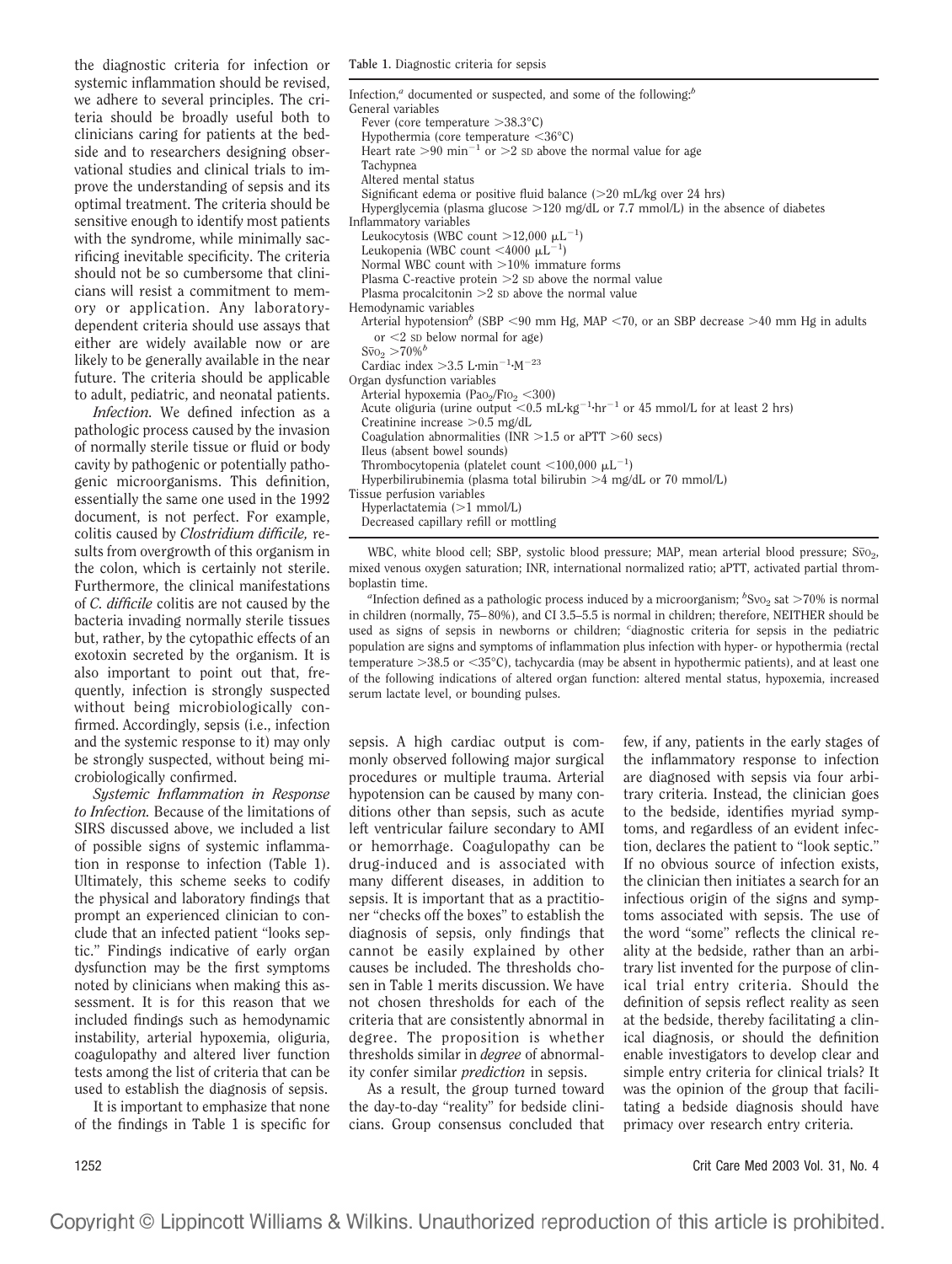#### **Severe Sepsis (Sepsis with Organ Dysfunction)**

The definition of severe sepsis remains unchanged and refers to sepsis complicated by organ dysfunction. Severe sepsis is now considered to be the most common cause of death in noncoronary critical care units. Approximately 150,000 people die annually in Europe and  $>$ 200,000 die annually in the United States (18). Organ dysfunction can be defined using the definitions developed by Marshall et al. (19) or the definitions used for the Sequential Organ Failure Assessment (SOFA) score (20). Organ dysfunction in severe sepsis in the pediatric population can be defined using definitions developed by Wilkinson et al. (21), Proulx et al. (22), and Doughty et al. (23) or the definitions used for the PEMOD and PELOD score (24).

#### **Septic Shock**

Septic shock in adults refers to a state of acute circulatory failure characterized by persistent arterial hypotension unexplained by other causes. Hypotension is defined by a systolic arterial pressure below 90 mm Hg (or, in children,  $\leq$ 2 sp below normal for their age), a MAP  $<\!\!60,$ or a reduction in systolic blood pressure of  $>40$  mm Hg from baseline, despite adequate volume resuscitation, in the absence of other causes for hypotension.

**Table 2.** The PIRO system for staging sepsis

Children and neonates maintain higher vascular tone than adults. Therefore, the shock state occurs long before hypotension in children. Septic shock in pediatric patients is defined as a tachycardia (may be absent in the hypothermic patient) with signs of decreased perfusion including decreased peripheral pulses compared with central pulses, altered alertness, flash capillary refill or capillary refill  $>2$  secs, mottled or cool extremities, or decreased urine output (25). Hypotension is a sign of late and decompensated shock in children.

#### **Developing a Staging System for Sepsis**

Despite the definitions for sepsis, severe sepsis, and septic shock outlined above, these terms do not allow for precise characterization and staging of patients with this condition. A clinically useful staging system stratifies patients with a disease by both their baseline risk of an adverse outcome and their potential to respond to therapy. Such systems, both formal and informal, are widely used in clinical medicine. Perhaps the bestdeveloped and most explicit approach to disease stratification has evolved in oncology. The TNM system, developed by Pierre Denoix in 1946 (26), classifies malignant tumors based on descriptors for the primary tumor itself (T), metastases

to regional lymph nodes (N), and distant metastases (M). Each domain is graded to denote the extent of pathologic involvement. For any given tumor type, survival tends to correlate with certain TNM subgroups.

Using a variation of the TNM approach, we developed of a classification scheme for sepsis—called **PIRO**—that will stratify patients on the basis of their **P**redisposing conditions, the nature and extent of the insult (in the case of sepsis, **I**nfection), the nature and magnitude of the host **R**esponse, and the degree of concomitant **O**rgan dysfunction (Table 2). It is important to emphasize that the PIRO concept is rudimentary; extensive testing and further refinement will be needed before it can be considered ready for routine application in clinical practice.

*Predisposition.* Premorbid factors have a substantial impact on outcome in sepsis, modifying both the disease process and the approach taken to therapy. This point is emphasized by recent data showing that genetic factors play a greater role in determining the risk of premature mortality due to sepsis than they do in influencing the risk of premature death from other common conditions, such as cancer or cardiovascular diseases (27). Beyond genetic variability, however, the management of patients with sepsis, and hence the outcome of the disease, is clearly influenced by factors

| Domain            | Present                                                                                                              | Future                                                                                                                                                                                             | Rationale                                                                                                                                                                                                                    |
|-------------------|----------------------------------------------------------------------------------------------------------------------|----------------------------------------------------------------------------------------------------------------------------------------------------------------------------------------------------|------------------------------------------------------------------------------------------------------------------------------------------------------------------------------------------------------------------------------|
| Predisposition    | Premorbid illness with reduced<br>probability of short term<br>survival. Cultural or<br>religious beliefs, age, sex. | Genetic polymorphisms in components<br>of inflammatory response (e.g., TIR,<br>TNF, IL-1, CD14); enhanced<br>understanding of specific interactions<br>between pathogens and host diseases.        | In the present, premorbid factors impact on<br>the potential attributable morbidity and<br>mortality of an acute insult; deleterious<br>consequences of insult heavily dependent<br>on genetic predisposition (future).      |
| Insult infection  | Culture and sensitivity of<br>infecting pathogens;<br>detection of disease<br>amenable to source control.            | Assay of microbial products (LPS,<br>mannan, bacterial DNA); gene<br>transcript profiles.                                                                                                          | Specific therapies directed against inciting<br>insult require demonstration and<br>characterization of that insult.                                                                                                         |
| Response          | SIRS, other signs of sepsis,<br>shock, CRP.                                                                          | Nonspecific markers of activated<br>inflammation (e.g., PCT or IL-6) or<br>impaired host responsiveness (e.g.,<br>HLA-DR); specific detection of target<br>of therapy (e.g., protein C, TNF, PAF). | Both mortality risk and potential to respond<br>to therapy vary with nonspecific measures<br>of disease severity (e.g., shock); specific<br>mediator-targeted therapy is predicated on<br>presence and activity of mediator. |
| Organ dysfunction | Organ dysfunction as number<br>of failing organs or<br>composite score (e.g.,<br>MODS, SOFA, LODS,<br>PEMOD, PELOD). | Dynamic measures of cellular response<br>to insult—apoptosis, cytopathic<br>hypoxia, cell stress.                                                                                                  | Response to preemptive therapy (e.g.,<br>targeting microorganism or early mediator)<br>not possible if damage already present;<br>therapies targeting the injurious cellular<br>process require that it be present.          |

TLR, Toll-like receptor; TNF, tumor necrosis factor; IL, interleukin; LPS, lipopolysaccharide; SIRS, systemic inflammatory response syndrome; CRP, C-reactive protein; PCT, procalcitonin; HLA-DR, human leukocyte antigen-DR; PAF, platelet-activating factor; MODS, multiple organ dysfunction syndrome; SOFA, sepsis-related organ failure assessment; LODS, logistic organ dysfunction system; PEMOD, pediatric multiple organ dysfunction; PELOD, pediatric logistic organ dysfunction.

Crit Care Med 2003 Vol. 31, No. 4 1253

Copyright © Lippincott Williams & Wilkins. Unauthorized reproduction of this article is prohibited.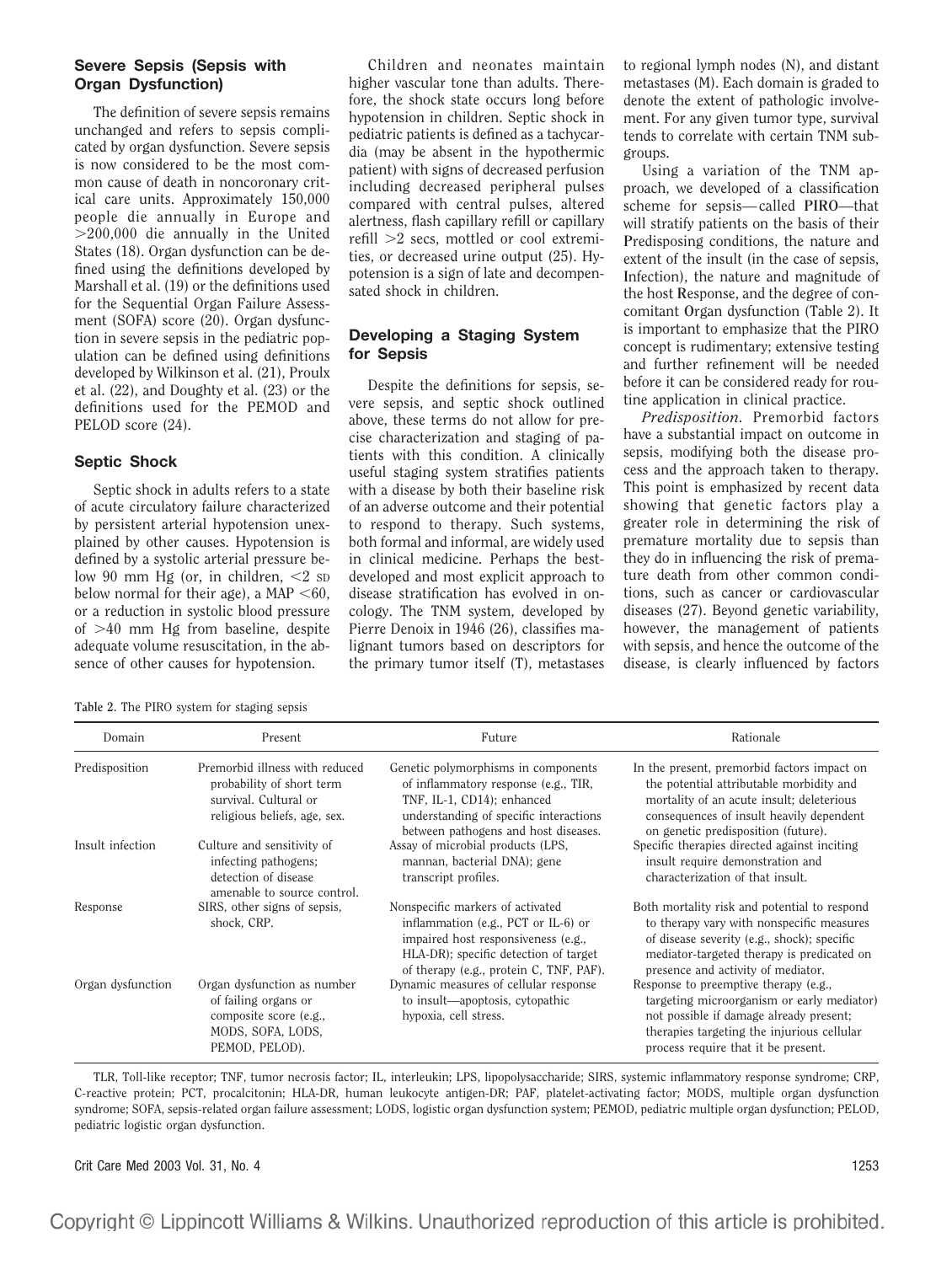such as the premorbid health status of the patient, the reversibility of concomitant diseases, and a host of religious and cultural forces that shape the approach toward therapy. It is also important to appreciate that these multiple predisposing factors could influence both the *incidence* and the *outcome* in similar or conflicting ways. They could also pose separate or different risks for each of the different stages of infection, response, and organ dysfunction. For example, immunosuppression may increase a person's risk of infection, decrease the magnitude of that person's inflammatory response, and have no direct influence on organ dysfunction. Similarly, a genetic polymorphism such as the TNF<sub>2</sub> allele may result in a more aggressive inflammatory response to an invading organism. This might decrease a person's risk of infection but increase that person's risk of an overly exuberant, and potentially harmful, inflammatory response should that patient become infected. We encourage researchers to explore further the complex interaction of the multiple factors that predispose to the onset, stages of progression, and outcome of sepsis.

*Infection.* The site, type, and extent of the infection have a significant impact on prognosis. A bilateral bronchopneumonia is a more extensive process than a localized pneumonia, and a generalized fecal peritonitis is a more extensive process than an appendicitis. By studying mortality rates among patients randomized to receive placebo in recent randomized clinical trials of new agents for the adjuvant treatment of sepsis, it is apparent that pneumonia and intra-abdominal infections are associated with a higher risk of mortality than are urinary tract infections. Patients with secondary nosocomial bacteremia experience a higher mortality than those with catheterrelated or primary bacteremia (28). Similarly, there is evidence that the endogenous host response to Gram-positive organisms differs from that evoked by Gram-negative organisms (29). Early studies with antibodies directed against endotoxin, for example, suggested that benefit was greatest in patients with Gram-negative infection (30) or endotoxemia (31) but that treatment might be harmful to patients with Gram-positive infection (32).

*Response.* In general, current therapies for sepsis target the host response, rather than the infecting organism. The host response has proven to be difficult to characterize. Putative biologic markers of response severity include circulating levels of procalcitonin (16, 33), IL-6 (34, 35), and many others. When a new mediator is identified, epidemiologic studies will be required to determine whether measurements of the compound can be useful for staging patients. Furthermore, the optimal set of biologic markers for staging sepsis may depend on the nature of the therapeutic decision to be made. For example, an indicator of dysregulation of the coagulation system might be more valuable for making a decision about whether to institute therapy with drotrecogin alfa (activated) (36), whereas a marker of adrenal dysfunction might be more useful for determining whether to institute therapy with hydrocortisone (37).

*Organ Dysfunction.* By analogy with the TNM system, the presence of organ dysfunction in sepsis is similar to the presence of metastatic disease in cancer. Certainly, the severity of organ dysfunction is an important determinant of prognosis in sepsis (19, 38). Whether the severity of organ dysfunction can aid in therapeutic stratification is less clear. Nevertheless, there is some evidence that neutralization of TNF, an early mediator in the inflammatory cascade, is more effective in patients without significant organ dysfunction (39), whereas drotrecogin alpha (activated) may provide more benefit to patients with greater as compared with lesser disease burden (40). The modern organ failure scores can be used to quantitatively describe the degree of organ dysfunction developing over the course of critical illness (41).

The potential utility of the proposed PIRO model lies in being able to discriminate morbidity arising from infection and morbidity arising from the *response* to infection. Interventions that modulate the response may impact adversely on the ability to contain an infection; conversely, interventions that target the infection are unlikely to be beneficial if the morbidity impact is being driven by the host response. Premorbid conditions establish a baseline risk, independent of the infectious process, while acquired organ dysfunction is an outcome to be prevented.

The PIRO system is proposed as a template for future investigation and is a work in progress, rather than a model to be adopted. Its elaboration will require extensive evaluation of the natural his-

*his document re-*<br> *hects a process*<br> *whereby a group flects a process whereby a group of experts and opinion leaders revisited the 1992 sepsis guidelines and found that apart from expanding the list of signs and symptoms of sepsis to reflect clinical bedside experience, no evidence exists to support a change to the definitions.*

tory of sepsis to define those variables that predict not only an adverse outcome but also the potential to respond to therapy. The parameters selected may well vary depending on the aspect of sepsis being studied, being different, for example, if the focus is the antibiotic treatment of pneumonia, the evaluation of a novel inhibitor of tyrosine kinases, or the optimizing of microcirculatory flow in sepsis. The methodologic challenge is at least as great as that faced by oncologists, and the TNM system continues to evolve more than half a century after its introduction.

#### **CONCLUSIONS**

The 2001 conference participants convened with the belief that the body of bench work since the 1991 sepsis definitions conference may lead to a major change in the definition of sepsis based on biomarkers. After a process of evidenced-based review and considerable debate, the participants determined that the use of biomarkers for diagnosing sepsis is premature. Given the length and focus of this article, we did not expand on how the problem of defining sepsis has hampered progress. We realize that this issue has long been debated in the medical community, and we choose not to elaborate here.

The primary issue debated was the importance of an accurate diagnosis of sepsis at the bedside when weighed against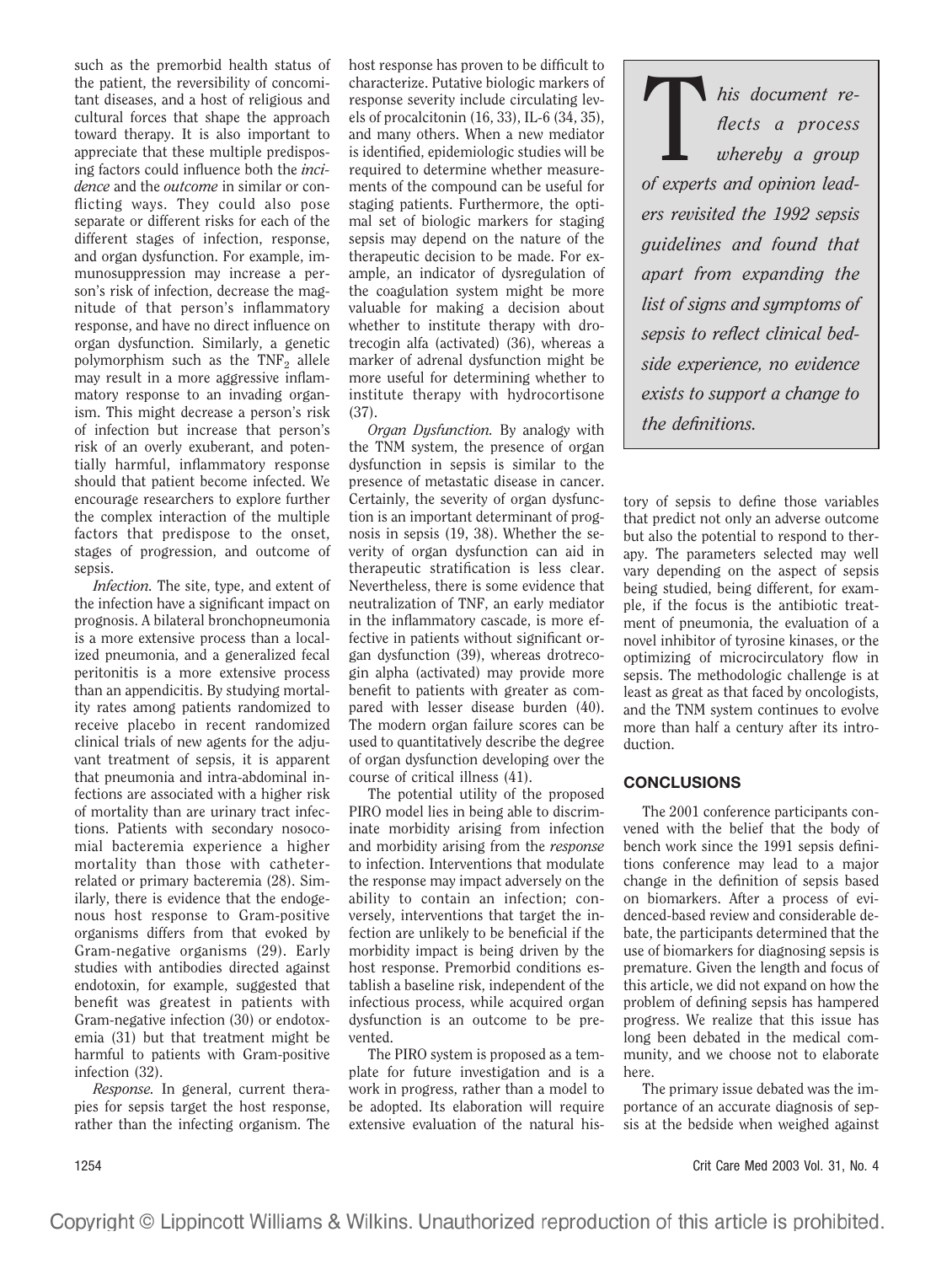Primary consensus points

- The current concepts of sepsis, severe sepsis, and septic shock seem to be robust definitions and should remain as described 10 yrs ago.
- Current definitions do not allow for precise staging of the host response to infection.
- Signs and symptoms of sepsis are more varied than the initial criteria established in 1991.
- A list of these signs and symptoms, for the diagnosis of sepsis is presented.
- The future lies in developing a staging system that will characterize progression of sepsis. A new system, PIRO, is proposed for characterizing and staging the host response to infection.

SCCM, Society of Critical Care Medicine; ESICM, European Society of Intensive Care Medicine; ACCP, American College of Chest Physicians; ATS, American Thoracic Society; SIS, Surgical Infection Society; PIRO, stratifies patients on the basis of their predisposing conditions, the nature and extent of the insult—in the case of sepsis, infection, the nature and magnitude of the host response, and the degree of concomitant organ dysfunction.

the development of clear and simple entry criteria for clinical trials. Participants believe that the facilitation of bedside diagnosis should have priority over standardized sepsis entry criteria for clinical trials. A standardized set of signs and symptoms that may aid enrollment into randomized trials remains to be developed. Our conclusions can be summarized as follows (Table 3).

1. **Current concepts of sepsis, severe sepsis, and septic shock remain useful to clinicians and researchers**. Until further evidence arises that justifies altering these categories that describe the host response to infection, they should remain as described 10 yrs ago.

2. **These definitions do not allow for precise staging or prognostication of the host response to infection**.

3. **While SIRS remains a useful concept, the diagnostic criteria for SIRS published in 1992 are overly sensitive and nonspecific**.

4. **An expanded list of signs and symptoms of sepsis may better reflect the clinical response to infection**.

5. **The operational definitions of sepsis may be refined and tested in the future as we increase our understanding of the immunologic and biochemical characteristics of these conditions**.

6. **We hypothesize that improvements in the management of critically ill patients with serious infections may follow the development of a staging system for sepsis** that can better characterize the syndrome on the basis of predisposing factors and premorbid conditions, the nature of the underlying infection, the characteristics of the host response, and the extent of the resultant organ dysfunction.

The fact that no new definitions for sepsis are introduced in this conference report is noteworthy. This document reflects a process whereby a group of experts revisited the 1992 sepsis consensus definitions and found that apart from expanding the list of signs and symptoms of sepsis to reflect clinical bedside experience, no evidence exists to support any change in the definitions. This lack of evidence serves to underscore the challenge for clinicians and researchers still present in diagnosing sepsis in 2003 and also provides the basis for introducing PIRO as a hypothesis-generating model for future research.

#### **REFERENCES**

- 1. Members of the American College of Chest Physicians/Society of Crit Care Med Consensus Conference Committee: American College of Chest Physicians/Society of Crit Care Med Consensus Conference: Definitions for sepsis and organ failure and guidelines for the use of innovative therapies in sepsis. *Crit Care Med* 1992; 20:864–874
- 2. Marshall JC: SIRS and MODS: What is their relevance to the science and practice of intensive care? *Shock* 2000; 14:586–589
- 3. Vincent J-L: Dear SIRS, I'm sorry to say that I don't like you. *Crit Care Med* 1997; 25: 372–374
- 4. Ramsay G, Gerlach H, Levy MM, et al: An international sepsis survey: A Study of doctors' knowledge and perception about sepsis. *Crit Care Med* 2003; 31:
- 5. Nomenclature and Criteria for Diagnosis of Ischemic Heart Disease: Report of the Joint International Society and Federation of Cardiology/World Health Organization Task Force on Standardization of Clinical Nomenclature. *Circulation* 1979; 59:607–609
- 6. Falahati A, Sharkey SW, Christensen D, et al: Implementation of serum cardiac troponin I as marker for detection of acute myocardial infarction. *Am Heart J* 1999; 137:332–337
- 7. Antman EM, Grudzien C, Mitchell RN, et al: Detection of unsuspected myocardial necro-

sis by rapid bedside assay for cardiac troponin T. *Am Heart J* 2002;133:596–598

- 8. Puleo PR, Meyer D, Wathen C, et al: Use of a rapid assay of subforms of creatine kinase MB to diagnose or rule out acute myocardial infarction. *N Engl J Med* 2002; 331:561–566
- 9. Myocardial infarction redefined—A consensus document of The Joint European Society of Cardiology/American College of Cardiology Committee for the Redefinition of Myocardial Infarction. *J Am Coll Cardiol* 2000; 36:959–969
- 10. Taniguchi T, Koido Y, Aiboshi J, et al: Change in the ratio of interleukin-6 to interleukin-10 predicts a poor outcome in patients with systemic inflammatory response syndrome. *Crit Care Med* 1999; 27: 1262–1264
- 11. Ueda S, Nishio K, Minamino N, et al: Increased plasma levels of adrenomedullin in patients with systemic inflammatory response syndrome. *Am J Respir Crit Care Med* 1999; 160:132–136
- 12. Stoiser B, Knapp S, Thalhammer F, et al: Time course of immunological markers in patients with the systemic inflammatory response syndrome: Evaluation of sCD14, sV-CAM-1, sELAM-1, MIP-1 alpha and TGF-beta 2. *Eur J Clin Invest* 1998; 28:672–678
- 13. Hietaranta A, Kemppainen E, Puolakkainen P, et al: Extracellular phospholipases A2 in relation to systemic inflammatory response syndrome (SIRS) and systemic complications in severe acute pancreatitis. *Pancreas* 2002; 18:385–391
- 14. Takala A, Jousela I, Olkkola KT, et al: Systemic inflammatory response syndrome without systemic inflammation in acutely ill patients admitted to hospital in a medical emergency. *Clin Sci (Lond)* 1999; 96: 287–295
- 15. Sablotzki A, Borgermann J, Baulig W, et al: Lipopolysaccharide-binding protein (LBP) and markers of acute-phase response in patients with multiple organ dysfunction syndrome (MODS) following open heart surgery. *Thorac Cardiovasc Surg* 2001; 49:273–278
- 16. Harbarth S, Holeckova K, Froidevaux C, et al: Diagnostic value of procalcitonin, interleukin-6, and interleukin-8 in critically ill patients admitted with suspected sepsis. *Am J Respir Crit Care Med* 2001; 164:396–340
- 17. Duflo F, Debon R, Monneret G, et al: Alveolar and serum procalcitonin: Diagnostic and prognostic value in ventilator-associated pneumonia. *Anesthesiology* 2002; 96:74–79
- 18. Angus DC, Linde-Zwirble WT, Lidicer J, et al: Epidemiology of severe sepsis in the United States: Analysis of incidence, outcome, and associated costs of care. *Crit Care Med* 2001; 29:1303–1310
- 19. Marshall JC, Cook DJ, Christou NV, et al: Multiple organ dysfunction score: A reliable descriptor of a complex clinical outcome. *Crit Care Med* 1995; 23:1638–1652
- 20. Ferreira FL, Bota DP, Bross A, et al: Serial evaluation of the SOFA score to predict out-

Crit Care Med 2003 Vol. 31, No. 4 1255